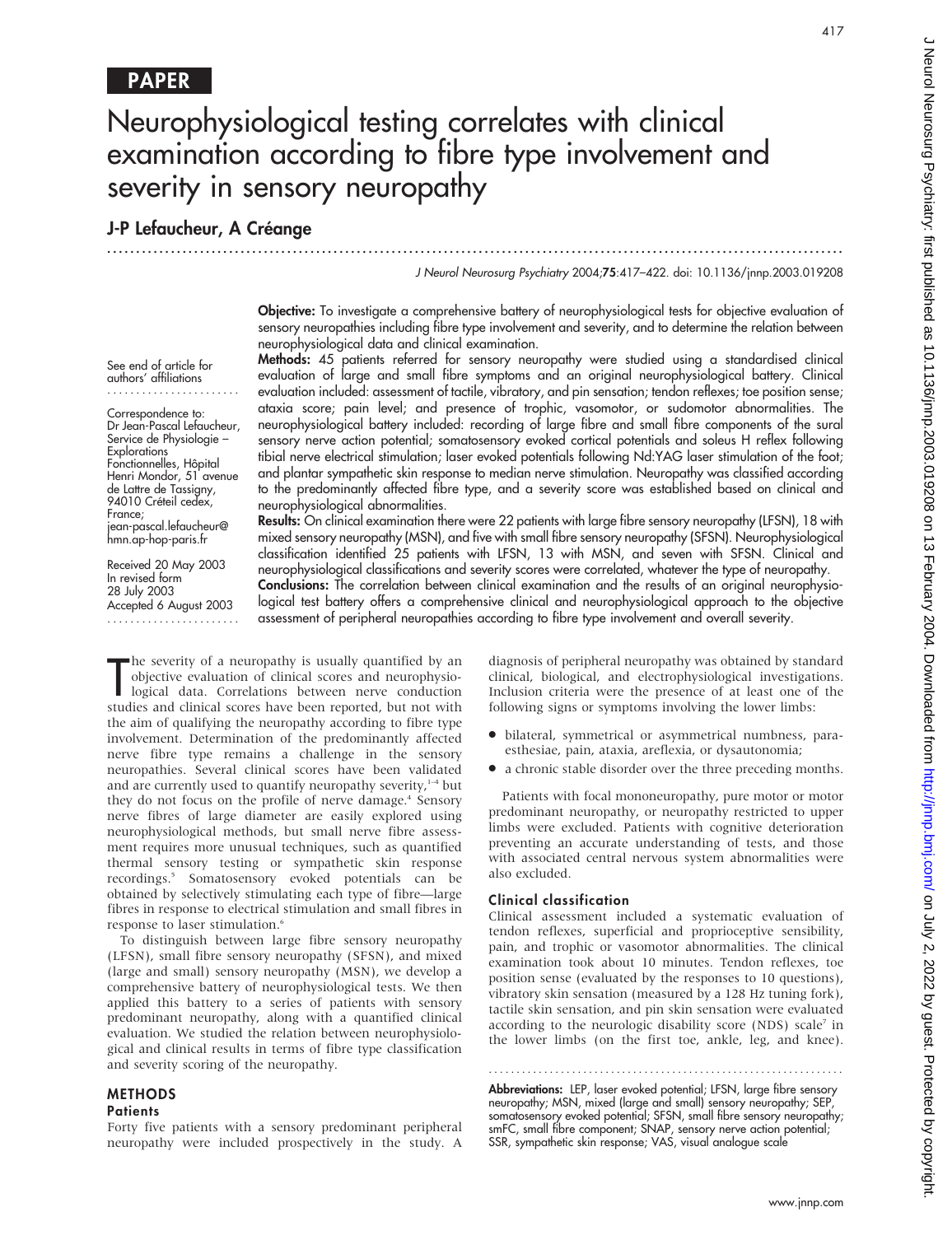Examination was considered as normal (0), decreased (1), or absent (2). The ataxia score was derived from the Nobile-Orazio score<sup>8</sup> as follows: normal posture with closed eyes (0); slight postural alteration with closed eyes (1); severe postural alteration with closed eyes (2); inability to stand with closed eyes (3). Dysautonomia was determined by the presence of trophic, vasomotor, or sudomotor abnormalities. Pain was evaluated as the spontaneous pain intensity on a 100 mm visual analogue scale (VAS) graduated from 0 (no pain) to 100 (worst possible pain).

Large fibre involvement was assumed in the following situations:

- loss of tactile or vibratory skin sensation in any part of a lower limb, assessing skin mechanoreceptors to touch, pressure, and vibration associated with  $A-\beta$  (type II) sensory fibres;
- N decreased or absent tendon reflexes, assessing muscle spindle receptors associated with A- $\alpha$  (type I) sensory fibres;
- $\bullet$  an ataxia score of  $>1$  or alteration in the toe position sense, assessing joint proprioceptors also associated with  $A-\alpha$  (type I) sensory fibres.

Small fibre involvement was assumed in the following situations:

- N alteration of pin sensation in any part of a lower limb, assessing mechanonociceptors associated with A- $\delta$  (type III) sensory fibres;
- $\bullet$  the presence of trophic, vasomotor, or sudomotor abnormalities;
- $\bullet$  A VAS pain score of  $>40$ .

The last two variables assess the transmission of information mediated by lightly myelinated or unmyelinated autonomic or sensory fibres.

#### Qualitative classification

Each positive criterion was evaluated as 1 point, any unilateral abnormal result being sufficient to render the assessment of that entire criterion abnormal. Neuropathy was classified as LFSN when large fibre criteria were the majority, SFSN when small fibre criteria were the majority, and MSN when large and small fibre criteria were equal in number.

#### Severity scoring

The total number of positive criteria was used to evaluate the clinical severity of the neuropathy.

#### Neurophysiological classification

Eight neurophysiological tests were applied bilaterally. The neurophysiological examination took about 45 minutes. Clinical and neurophysiological testing was undertaken independently, and in each case the assessor was blinded to the findings of the other assessment. For all electrophysiological recordings we used either a Keypoint (Medtronic France, Boulogne-Billancourt, France) or a Phasis II (Esaote Biomedica, Florence, Italy) EMG-EP machine.

Sural nerve conduction was studied antidromically on both ankles, using subcutaneous needles, both for stimulation and for recording. The amplitude of the distal sensory nerve action potential (SNAP) of the both sural nerves was measured and averaged. Mean sural SNAP amplitudes of more than  $15 \mu V$  were considered normal.<sup>9</sup> Subsequently, the small fibre component (smFC) of the sural SNAP was studied by averaging 1000 stimuli with an onset delay of 2 ms.<sup>10</sup> The presence of bilateral smFCs, whatever their amplitude, was considered normal.

Quantitative sensory testing was done on the dorsum of the foot using a VSA-3000/TSA-2001 device (Medoc, Ramat Yshai, Israel). The vibratory threshold and the thermal (warm and cold) sensory threshold (temperature threshold) were measured bilaterally using the method of limits.<sup>11</sup> Vibration was tested at a constant frequency (100 Hz) but with increasing amplitude. Results obtained from the both feet were averaged to define the vibratory threshold. Normal values were less than  $12 \mu m$  for vibratory threshold at the feet.<sup>12</sup> For thermal testing, temperature was increased (warm sensation) or decreased (cold sensation) at a linear rate of 1˚/ s from a neutral temperature of 32°C. The mean differential value between the temperature perceived as warm or cold and this neutral temperature was calculated from five trials. The overall mean differential value from bilateral warm and cold sensory testing then defined the mean temperature threshold. From published normative data, the upper normal limit for this value was estimated to be  $12^{\circ}C$ .<sup>11</sup>

The proprioceptive H reflexes were recorded over the soleus muscles following the stimulation of the tibial nerve at the popliteal fossa. The mean amplitude of the averaged right and left maximum H reflex equal to or greater than 1 mV was considered normal, based on published data<sup>13</sup> and our own laboratory reference. Plantar sympathetic skin responses (SSR) were recorded bilaterally following the electrical stimulation of the median nerve at the wrist. Three trials were done, using increasing stimulus intensities and random stimulation intervals to avoid habituation. The mean amplitude of the averaged right and left SSR equal to or greater than 1 mV was considered normal.<sup>14</sup>

Somatosensory evoked potentials (SEP) were recorded at cortical level by means of subcutaneous needle electrodes placed in the scalp (2 cm behind the vertex referred midfrontally) following repetitive electrical stimulation of the posterior tibial nerve at the ankle. Two sets of 250 stimuli were undertaken. The mean latency of the right and left P40 peaks was taken into account (upper limit of normal, 44 ms).15 Laser evoked potentials (LEP) were recorded at the vertex with extracephalic reference (linked earlobes) following Nd:YAG laser stimulation of the dorsum of the foot.<sup>16</sup> Before any recording, the diameter of the illuminated area at the level of the skin was measured with a near-infrared sensitive paper and was maintained around 5 mm. Laser pulses were delivered at a given energy of 300 mJ, fixed for all patients, resulting in a mean energy density of 15 mJ/mm<sup>2</sup>. Using this energy density, foot stimulation can, in our experience, elicit pinprick sensation and cortical LEP for all healthy subjects with a negative peak latency around 200 ms.16 Two sets of 20 stimuli were delivered with random intervals (ranging from 5 to 20 seconds) to avoid habituation, and were averaged for each side. The peak to peak amplitude of the vertex responses was measured. A response equal to or greater than 10  $\mu$ V in amplitude, averaged bilaterally, was considered normal.

#### Qualitative classification

SNAP and H reflex amplitude, vibratory threshold, and SEP latency were used to assess large diameter nerve fibres, while the presence of smFC and LEP, temperature threshold, and SSR amplitude were used to investigate small diameter nerve fibres. The neuropathy was classified as LFSN, SFSN, or MSN (equal number of large and small fibre abnormal parameters) according to the number of abnormal responses in each type of study.

#### Severity scoring

The total number of abnormal responses was used to obtain a neurophysiological severity score for the neuropathy.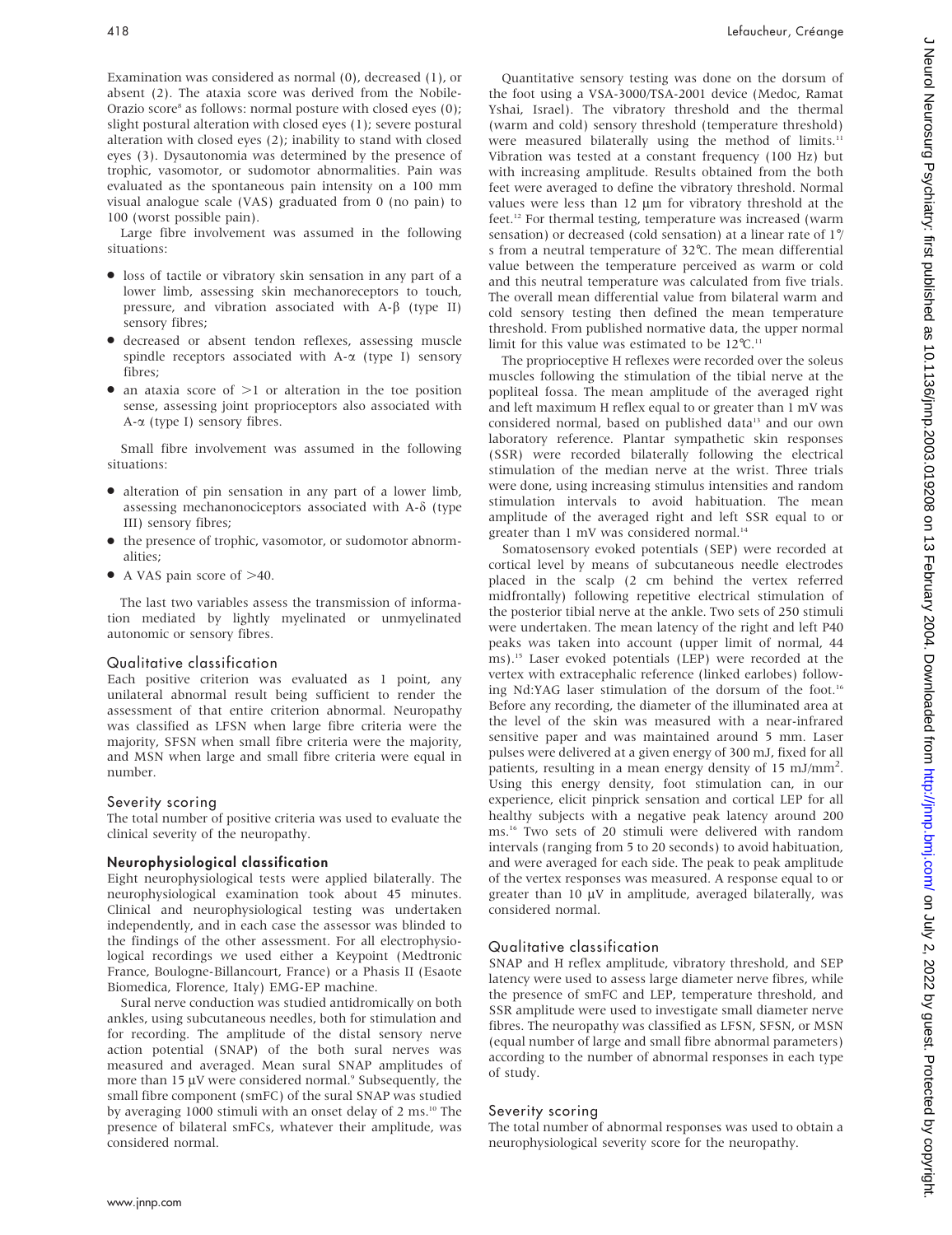#### Statistical analysis

The relation between clinical and neurophysiological classification of the neuropathy was analysed for each type of neuropathy, and compared with the two other types using Fisher's exact test. The relation between clinical and neurophysiological severity scores of the neuropathies was analysed using Pearson's test.

## RESULTS

#### **Patients**

Our series included 45 patients, 28 men (61%) and 17 women (39%). Their mean (SD) age at the time of the study was 64 (12) years (range 31 to 80). The neuropathy was determined by standard investigations as distal axonal polyneuropathy  $(n = 39)$  or polyradiculoneuropathy  $(n = 6)$ . Electrophysiological classification was axonal neuropathy  $(n = 36)$ or demyelinating neuropathy  $(n = 9)$ . The cause of the neuropathy was metabolic  $(n = 18)$ , infectious  $(n = 2)$ , dysimmune/paraneoplastic ( $n = 10$ ), or toxic ( $n = 4$ ). Eleven cases were idiopathic.

#### Clinical and neurophysiological examination

The results of the clinical and neurophysiological examinations are given in tables 1 and 2.

The following abnormal criteria were found in the clinical examination (table 1): tendon reflexes ( $n = 39$ ), superficial and vibratory sensations  $(n = 32)$ , pin sensation  $(n = 28)$ , VAS score ( $n = 22$ ), ataxia or toe position sense ( $n = 17$ ), and trophic, vasomotor, or sudomotor abnormalities  $(n = 13)$ . In the clinical examination overall, there were 22 patients with LFSN, 18 with MSN, and five with SFSN. The severity scores ranged from 1 (four patients) to 6 (three patients).

The following abnormal results were found in the neurophysiological examination (table 2): vibratory threshold  $(n = 38)$ , H reflex amplitude  $(n = 37)$ , SEP latency  $(n = 35)$ , SNAP amplitude  $(n = 31)$ , smFC presence  $(n = 29)$ , LEP presence  $(n = 25)$ , temperature threshold  $(n = 24)$ , and SSR amplitude  $(n = 22)$ . In the neurophysiological classification overall, there were 25 patients with LFSN, 13 with MSN, and seven with SFSN. The severity scores ranged from 2 (two patients) to 8 (seven patients).

#### Relation between clinical and neurophysiological evaluation

The relation between the clinical and the neurological examination is outlined in table 3.

On neurophysiological grounds, clinically defined LFSN were classified as LFSN ( $n = 17$ ) or MSN ( $n = 8$ ), but never as

|                | Tactile/vibratory<br><b>Case No sensation</b> | <b>Tendon reflexes</b> | Posture/toe<br>position sense | Pin prick<br>sensation | Vasomotor/<br>sudomotor trophic<br>abnormalities | Pain score               | Neuropathy<br>classification | Neuropathy severity<br>score |
|----------------|-----------------------------------------------|------------------------|-------------------------------|------------------------|--------------------------------------------------|--------------------------|------------------------------|------------------------------|
| $\mathbf{1}$   | Abnormal                                      | Abnormal               | Normal                        | Normal                 | Absent                                           | $\overline{7}$           | If                           | 3                            |
| $\overline{2}$ | Abnormal                                      | Abnormal               | Abnormal                      | Normal                 | Absent                                           | 0.5                      | If                           | 3                            |
| 3              | Abnormal                                      | Abnormal               | Normal                        | Abnormal               | Absent                                           | $\mathbf 0$              | If                           | 3                            |
| $\overline{4}$ | Abnormal                                      | Abnormal               | Abnormal                      | Normal                 | Present                                          | 3                        | If                           | $\overline{\mathcal{A}}$     |
| 5              | Abnormal                                      | Abnormal               | Abnormal                      | Abnormal               | Present                                          | $\overline{\mathcal{A}}$ | If                           | 5                            |
| 6              | Abnormal                                      | Abnormal               | Normal                        | Abnormal               | Absent                                           | 6                        | m                            | $\overline{4}$               |
| 7              | Abnormal                                      | Abnormal               | Abnormal                      | Abnormal               | Present                                          | 5                        | m                            | 6                            |
| 8              | Abnormal                                      | Abnormal               | Abnormal                      | Abnormal               | Absent                                           | 6.5                      | If                           | 5                            |
| 9              | Abnormal                                      | Abnormal               | Abnormal                      | Abnormal               | Present                                          | 4.5                      | m                            | 6                            |
| 10             | Abnormal                                      | Abnormal               | Normal                        | Abnormal               | Absent                                           | $\mathbf{1}$             | If                           | 3                            |
| 11             | Abnormal                                      | Abnormal               | Abnormal                      | Abnormal               | Absent                                           | $\mathbf 0$              | If                           | $\overline{\mathcal{A}}$     |
| 12             | Abnormal                                      | Abnormal               | Normal                        | Abnormal               | Absent                                           | 5                        | m                            | $\overline{4}$               |
| 13             | Normal                                        | Normal                 | Normal                        | Normal                 | Absent                                           | 5                        | sf                           | $\mathbf{1}$                 |
| 14             | Normal                                        | Abnormal               | Normal                        | Normal                 | Absent                                           | 5                        | m                            | $\overline{2}$               |
| 15             | Abnormal                                      | Abnormal               | Abnormal                      | Abnormal               | Absent                                           | $\mathbf{1}$             | If                           | 4                            |
| 16             | Abnormal                                      | Abnormal               | Normal                        | Abnormal               | Present                                          | $\overline{O}$           | m                            | $\overline{\mathcal{A}}$     |
| 17             | Abnormal                                      | Abnormal               | Normal                        | Abnormal               | Present                                          | $\overline{0}$           | m                            | $\overline{\mathcal{A}}$     |
| 18             | Abnormal                                      | Abnormal               | Normal                        | Abnormal               | Absent                                           | 3.5                      | If                           | 3                            |
| 19             | Abnormal                                      | Abnormal               | Abnormal                      | Abnormal               | Present                                          | $\overline{2}$           | If                           | 5                            |
| 20             | Normal                                        | Abnormal               | Normal                        | Abnormal               | Absent                                           | 3                        | m                            | $\overline{2}$               |
| 21             | Normal                                        | Abnormal               | Normal                        | Normal                 | Absent                                           | $\mathbf{1}$             | If                           | $\mathbf{1}$                 |
| 22             | Abnormal                                      | Abnormal               | Abnormal                      | Abnormal               | Absent                                           | 6                        | If                           | 5                            |
| 23             | Abnormal                                      | Abnormal               | Normal                        | Abnormal               | Absent                                           | 6                        | m                            | $\overline{\mathcal{A}}$     |
| 24             | Normal                                        | Normal                 | Normal                        | Normal                 | Present                                          | 5.5                      | sf                           | $\overline{2}$               |
| 25             | Abnormal                                      | Abnormal               | Normal                        | Abnormal               | Absent                                           | 4.5                      | m                            | $\overline{\mathcal{A}}$     |
| 26             | Abnormal                                      | Abnormal               | Normal                        | Abnormal               | Absent                                           | 8                        | m                            | $\overline{\mathcal{A}}$     |
| 27             | Normal                                        | Normal                 | Normal                        | Normal                 | Absent                                           | 5.5                      | sf                           | $\mathbf{1}$                 |
| 28             | Abnormal                                      | Abnormal               | Abnormal                      | Abnormal               | Absent                                           | $\Omega$                 | If                           | $\overline{4}$               |
| 29             | Abnormal                                      | Normal                 | Abnormal                      | Abnormal               | Present                                          | 3                        | m                            | $\overline{\mathcal{A}}$     |
| 30             | Abnormal                                      | Abnormal               | Normal                        | Normal                 | Absent                                           | 4.3                      | If                           | 3                            |
| 31             | Abnormal                                      | Abnormal               | Abnormal                      | Normal                 | Absent                                           | 0.5                      | If                           | 3                            |
| 32             | Abnormal                                      | Abnormal               | Abnormal                      | Abnormal               | Present                                          | $\Omega$                 | If                           | 5                            |
| 33             | Normal                                        | Abnormal               | Normal                        | Normal                 | Absent                                           | 8.5                      | m                            | $\overline{2}$               |
| 34             | Abnormal                                      | Abnormal               | Abnormal                      | Abnormal               | Present                                          | 8                        | m                            | 6                            |
| 35             | Abnormal                                      | Abnormal               | Normal                        | Abnormal               | Absent                                           | $\overline{2}$           | If                           | 3                            |
| 36             | Normal                                        | Normal                 | Normal                        | Normal                 | Present                                          | 6                        | sf                           | $\overline{c}$               |
| 37             | Abnormal                                      | Normal                 | Normal                        | Abnormal               | Absent                                           | 3                        | m                            | $\overline{2}$               |
| 38             | Normal                                        | Abnormal               | Abnormal                      | Normal                 | Absent                                           | 5                        | If                           | 3                            |
| 39             | Normal                                        | Abnormal               | Normal                        | Abnormal               | Absent                                           | $\mathbf{1}$             | m                            | $\overline{2}$               |
| 40             | Abnormal                                      | Abnormal               | Normal                        | Abnormal               | Present                                          | 5                        | sf                           | 5                            |
| 41             | Normal                                        | Abnormal               | Normal                        | Normal                 | Absent                                           | 5                        | m                            | $\overline{2}$               |
| 42             | Normal                                        | Abnormal               | Normal                        | Normal                 | Absent                                           | 8                        | m                            | $\overline{2}$               |
| 43             | Normal                                        | Abnormal               | Normal                        | Normal                 | Absent                                           | 3                        | If                           | $\mathbf{1}$                 |
| 44             | Abnormal                                      | Abnormal               | Normal                        | Normal                 | Absent                                           | $\mathbf 0$              | If                           | $\overline{2}$               |
| 45             | Abnormal                                      | Abnormal               | Abnormal                      | Abnormal               | Absent                                           | 3.5                      | If                           | $\overline{\mathcal{A}}$     |

lf/m/sf, large fibre, mixed, or small fibre neuropathy.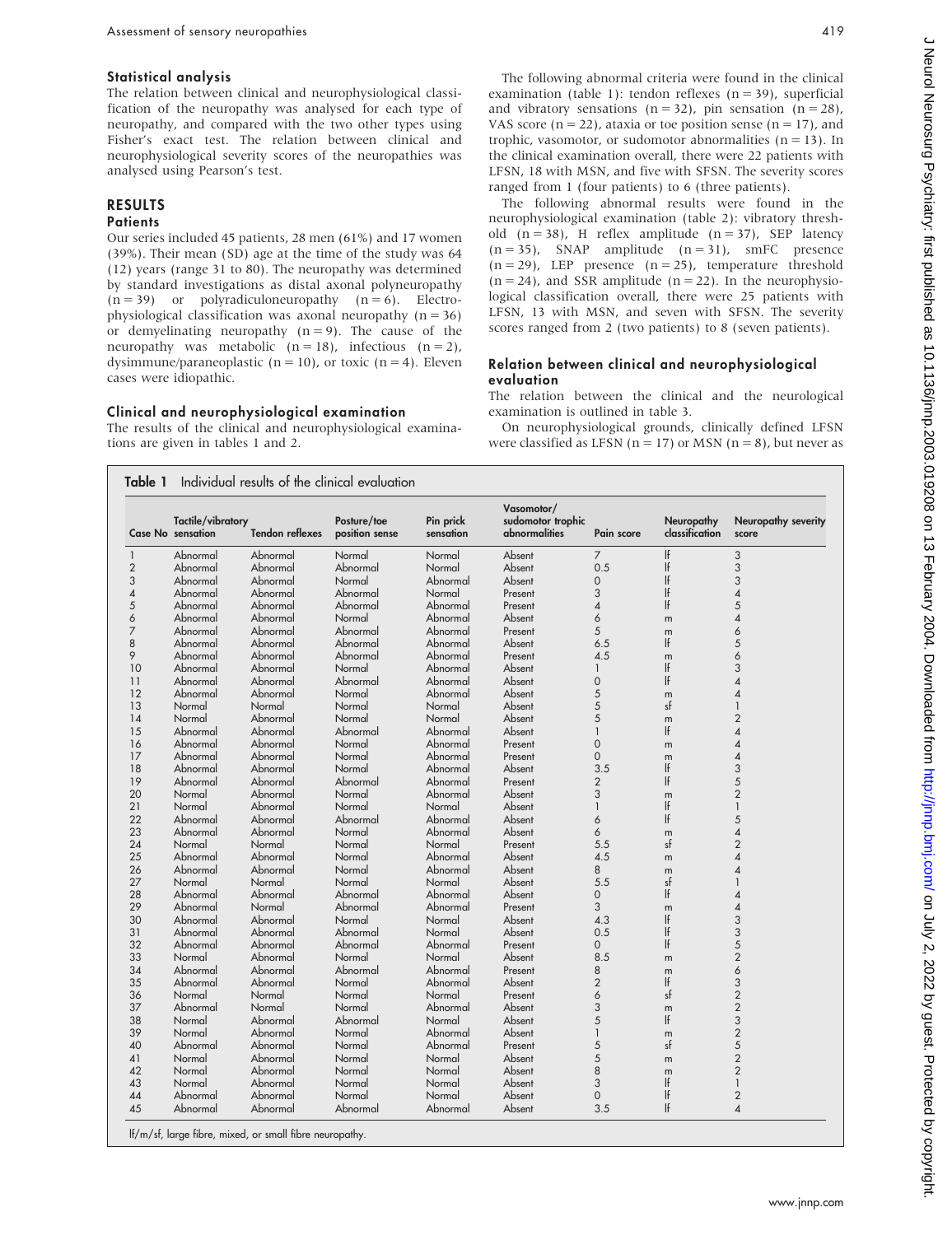| Case<br>No     | <b>Sural SNAP</b><br>amplitude<br>$(\mu \nu)$ | H reflex<br>amplitude<br>(mV) | Vibratory<br>threshold<br>$(\mu m)$ | P40 latency<br>(ms) | Small fibre<br>component | <b>Plantar SSR</b><br>amplitude<br>(mV) | Thermal<br>threshold<br>$(\mathcal{C})$ | <b>Foot LEP</b><br>amplitude<br>$(\mu \nu)$ | Neuropathy<br>classification | Neuropathy<br>severity score |
|----------------|-----------------------------------------------|-------------------------------|-------------------------------------|---------------------|--------------------------|-----------------------------------------|-----------------------------------------|---------------------------------------------|------------------------------|------------------------------|
| $\mathbf{1}$   | 18                                            | 0.25                          | 23.5                                | 43                  | Absent                   | 1.2                                     | 13.3                                    | 12                                          | m                            | 4                            |
| $\overline{2}$ | 1.5                                           | 0                             | 25                                  | 49.5                | Absent                   | 1.4                                     | 19.7                                    | 10                                          | If                           | 6                            |
| 3              | 13                                            | 0.1                           | 25                                  | 47                  | Present                  | 1.1                                     | 17.6                                    | 0                                           | If                           | 6                            |
| 4              | 1.2                                           | 0                             | 25                                  | Absent              | Absent                   | 0.4                                     | 18                                      | 0                                           | m                            | 8                            |
| 5              | 33.5                                          | 0.35                          | 24.5                                | 46.9                | Present                  | 0.55                                    | 12.2                                    | 0                                           | m                            | 6                            |
| 6              | 5.5                                           | 0.2                           | 25                                  | 54.5                | Absent                   | 0.5                                     | 23                                      | $\mathbf 0$                                 | m                            | 8                            |
| $\overline{7}$ | $\mathbf{0}$                                  | 0.45                          | 24                                  | Absent              | Absent                   | 0.6                                     | 12.4                                    | $\mathsf{O}\xspace$                         | m                            | 8                            |
| 8              | 35                                            | 0                             | 22                                  | Absent              | Present                  | 8                                       | 13.6                                    | 13                                          | If                           | 4                            |
| 9              | $\mathbf{O}$                                  | 0.6                           | 25                                  | Absent              | Absent                   | 0.5                                     | 18                                      | $\mathbf 0$                                 | m                            | 8                            |
| 10             | 3.5                                           | 0                             | 24                                  | Absent              | Absent                   | 0                                       | 20                                      | 32                                          | If                           | 7                            |
| 11             | 4.5                                           | 0.1                           | 25                                  | 57.6                | Absent                   | 0.5                                     | 9.9                                     | 44                                          | If                           | 6                            |
| 12             | 6                                             | 0                             | 25                                  | 47.5                | Absent                   | 1.3                                     | 16                                      | 0                                           | If                           | 7                            |
| 13             | 17                                            | 1.2                           | 19                                  | 43.5                | Present                  | 0.7                                     | 9.9                                     | $\mathbf 0$                                 | sf                           | 3                            |
| 14             | 18                                            | 0.8                           | 4.5                                 | 43.5                | Absent                   | 3.7                                     | 8.2                                     | 6                                           | m                            | $\overline{c}$               |
| 15             | 3.5                                           | 0.5                           | 23                                  | 51.4                | Absent                   | 1.1                                     | 19.7                                    | $\mathsf{O}\xspace$                         | If                           | 7                            |
| 16             | 4                                             | 0.05                          | 18.5                                | 52.9                | Absent                   | 2.55                                    | 11.7                                    | $\mathsf{O}\xspace$                         | If                           | 6                            |
| 17             | 0                                             | $\mathbf{O}$                  | 25                                  | 58                  | Absent                   | 1.45                                    | 10.3                                    | $\overline{0}$                              | If                           | 6                            |
| 18             | 9                                             | 0.3                           | 22.5                                | 49.7                | Present                  | 1.2                                     | 25                                      | 12.5                                        | If                           | 5                            |
| 19             | 11                                            | 0.1                           | 22.5                                | 55.5                | Absent                   | 1.1                                     | 16.5                                    | 11                                          | If                           | 6                            |
| 20             | 6.5                                           | 0.25                          | 25                                  | Absent              | Absent                   | 0.8                                     | 19                                      | $\mathsf{O}$                                | m                            | 8                            |
| 21             | 16                                            | 0.2                           | 21                                  | 40.1                | Present                  | 0.9                                     | 9.4                                     | $\mathsf{O}\xspace$                         | m                            | 4                            |
| 22             | 11                                            | 1.3                           | 19                                  | 45.6                | Present                  | 1.1                                     | 18.8                                    | 10                                          | If                           | 4                            |
| 23             | 2.5                                           | 0.1                           | 24.5                                | 60                  | Absent                   | 2.7                                     | 12.5                                    | $\mathsf{O}$                                | If                           | 7                            |
| 24             | 32                                            | 1.1                           | 10.5                                | 43.8                | Absent                   | 0.5                                     | 9.5                                     | $\mathbf{0}$                                | sf                           | 3                            |
| 25             | $\mathsf{O}$                                  | 0.05                          | 15.2                                | Absent              | Absent                   | 0.85                                    | 6.9                                     | 13                                          | If                           | 6                            |
| 26             | $\mathbf{1}$                                  | 0.1                           | 24.5                                | 55                  | Absent                   | 0.4                                     | 16.6                                    | 0                                           |                              | 8                            |
| 27             | 17                                            | 0.15                          | 6.6                                 | 47.5                | Absent                   | 5.7                                     | 6.7                                     | 0                                           | m                            | 4                            |
| 28             | 0                                             | $\mathbf 0$                   | 25                                  | Absent              | Absent                   | 0                                       | 13.7                                    | $\mathsf{O}\xspace$                         | m                            | 8                            |
| 29             | 6                                             | $\mathbf{1}$                  | 25                                  | 50                  |                          | 0.4                                     | 13.7                                    | 0                                           | m<br>sf                      | 7                            |
|                |                                               | $\mathbf{1}$                  | 23.2                                | 51.6                | Absent                   |                                         |                                         | $\mathbf 0$                                 | If                           | 5                            |
| 30             | 9.5                                           |                               |                                     |                     | Present                  | 0.8                                     | 9.6                                     |                                             | If                           |                              |
| 31             | 3.5                                           | 0.3                           | 25                                  | 49.3                | Present                  | 1.4                                     | 8.1                                     | 13                                          | If                           | 4                            |
| 32             | 10                                            | 0.05                          | 21                                  | Absent              | Present                  | 2.9                                     | 9.8                                     | 15.5                                        |                              | 4                            |
| 33             | 13.5                                          | 0.1                           | 14.4                                | 43.5                | Absent                   | 1.8                                     | 23.9                                    | 0                                           | m                            | 6                            |
| 34             | 13                                            | 0.3                           | 25                                  | 44.2                | Absent                   | 0.2                                     | 19.1                                    | 12                                          | If                           | 7                            |
| 35             | 12                                            | 0.3                           | 22.2                                | 51                  | Present                  | 2.5                                     | 3.1                                     | 13                                          | If                           | 4                            |
| 36             | 15.5                                          | 2.8                           | 11.3                                | 49.7                | Absent                   | 0.8                                     | 8.5                                     | 10                                          | sf                           | 3                            |
| 37             | 21                                            | 0.35                          | 25                                  | 51.8                | Present                  | 0.85                                    | 9.3                                     | 12.5                                        | If                           | 4                            |
| 38             | 3.5                                           | 0.2                           | 17                                  | 53.5                | Absent                   | 1.5                                     | 9.8                                     | 10                                          | If                           | 5                            |
| 39             | 13                                            | 1.7                           | 20                                  | Absent              | Absent                   | 1.8                                     | 8.4                                     | 13                                          | If                           | 4                            |
| 40             | $\overline{7}$                                | $\mathbf{1}$                  | 11                                  | 53                  | Absent                   | 0                                       | 5.1                                     | 0                                           | sf                           | 5                            |
| 41             | 42                                            | 0.3                           | 1.5                                 | 35.4                | Absent                   | 0.5                                     | 9.7                                     | $\mathsf{O}\xspace$                         | sf                           | 4                            |
| 42             | 22                                            | 0.05                          | $\overline{7}$                      | 43.4                | Present                  | 0                                       | 10 <sup>°</sup>                         | $\mathsf{O}\xspace$                         | sf                           | 3                            |
| 43             | 16                                            | 0.3                           | 15.5                                | 43.3                | Present                  | $\mathbf{1}$                            | 12.6                                    | 10                                          | If                           | 3                            |
| 44             | 5                                             | $\mathbf{O}$                  | 25                                  | 62.6                | Present                  | 2.5                                     | 15.4                                    | 0                                           | If                           | 6                            |
| 45             | 23                                            | 0.7                           | 15.5                                | 40.7                | Present                  | 5                                       | 6.6                                     | 36                                          | If                           | $\overline{2}$               |

LEP, laser evoked potential; SNAP, sensory nerve action potential; SSR, sympathetic skin response.

SFSN; clinically defined SFSN were classified as SFSN  $(n = 4)$  or MSN  $(n = 3)$ , but never as LFSN. On clinical grounds, neurophysiologically defined LFSN were classified as LFSN  $(n = 17)$  or MSN  $(n = 5)$ , but never as SFSN; neurophysiologically defined SFSN were classified as SFSN  $(n = 4)$  or MSN  $(n = 1)$ , but never as LFSN. Thus qualitative clinical and neurophysiological classifications were correlated for both LFSN and SFSN ( $p = 0.007$  and 0.001, respectively; Fisher's exact test), but not for MSN ( $p = 0.317$ ). Clinical and electrophysiological severity scores were also correlated  $(r = 0.52; p = 0.0003;$  Pearson's test).

|                |             | Neurophysiological classification |            |             |
|----------------|-------------|-----------------------------------|------------|-------------|
|                |             | <b>SFSN</b>                       | <b>MSN</b> | <b>LFSN</b> |
| Clinical       | <b>SFSN</b> | $\boldsymbol{\vartriangle}$       |            |             |
| classification | <b>MSN</b>  | 3                                 |            |             |
|                | <b>LFSN</b> |                                   |            |             |

# DISCUSSION

Recent studies have attempted to classify sensory neuropathies on the basis of the affected fibre population, particularly the description of sensory neuropathies in relation to selective lesions of small nerve fibre endings.<sup>17</sup> This idiopathic distal small fibre neuropathy leads to disabling neuropathic symptoms, such as burning feet sensation, without any abnormalities on classical nerve conduction studies or nerve biopsy. At present, detection of SFSN is based on epidermal nerve fibre density measurement in skin biopsies,<sup>18</sup> on quantitative thermal sensory testing,<sup>19</sup> or on autonomic nervous system testing.20 In the present study, we propose an original evaluation test battery, including several different tests to investigate the various components of the sensory nerve, though the criteria—both clinical and neurophysiological—were defined arbitrarily without any system of weighting. Nevertheless, this strategy revealed a correlation between neurophysiological and clinical evaluations for both qualitative classification and severity scoring.

On clinical grounds, several approaches have been introduced to assess sensory deficits in the polyneuropathies.<sup>247</sup> Although different scores have been validated, there are caveats that limit their use in clinical practice. First, these scores were not designed to classify neuropathies according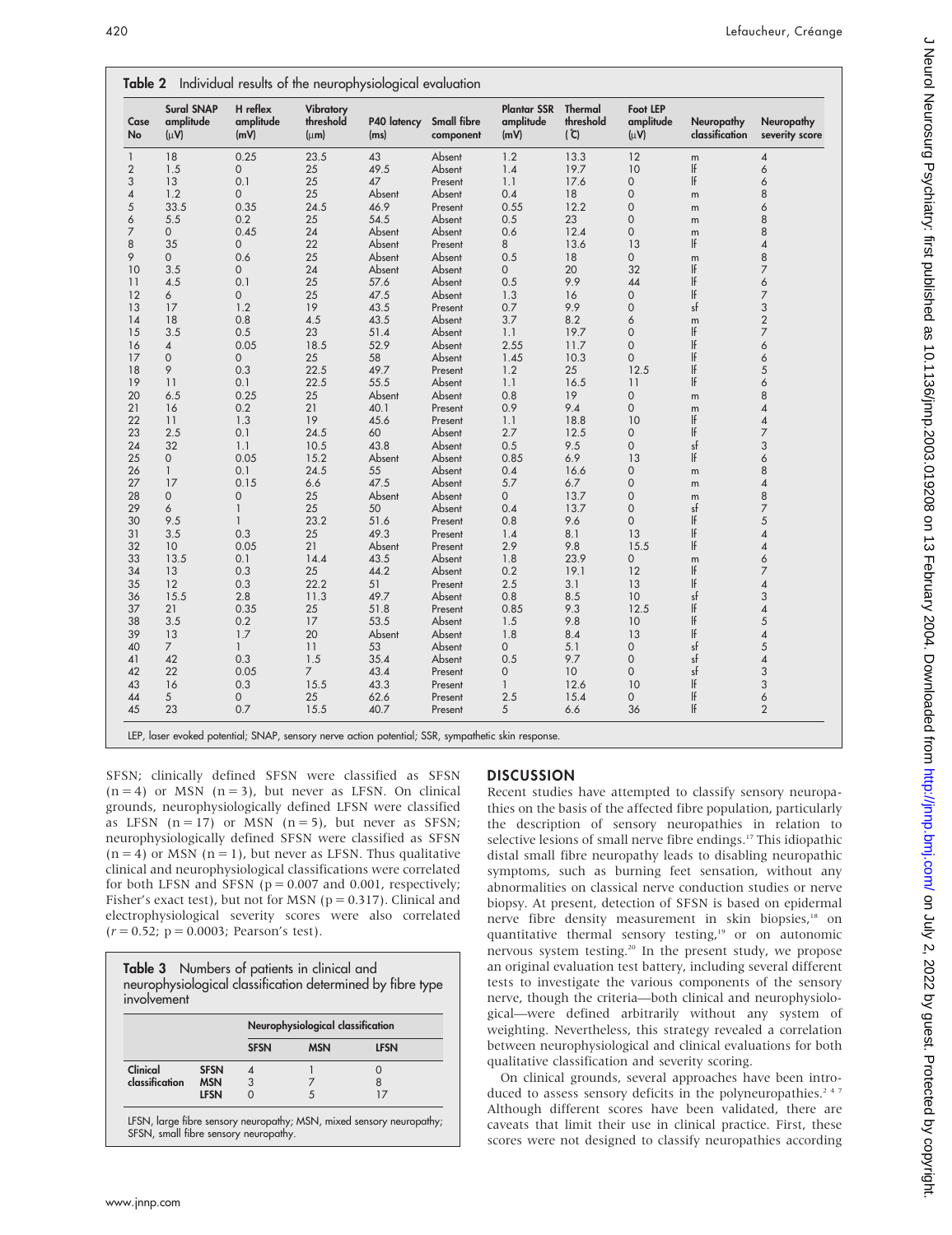to the predominance of the fibre type component; they were designed to evaluate all types of neuropathy on the basis of various motor, sensory, or autonomic symptoms.<sup>3 6</sup> For instance, the neuropathy symptom profile was developed as an epidemiological tool and a screening questionnaire rather than for objective evaluation.<sup>4</sup> More recently, a total neuropathy score was developed to focus on length dependent distal polyneuropathies.2 It has the major advantage of being easy to do, but it combines motor and sensory evaluations and clinical and objective variables. In addition, none of these composite scores includes any rating of spontaneous pain intensity on a visual analogue scale or an ataxia score, though these criteria are of interest for investigating small or large fibre components in peripheral sensory neuropathies.<sup>8 21</sup>

In the present study, we undertook a clinical evaluation that combined various non-redundant items of previously validated scores with pain ratings and an ataxia scale. It has been suggested that, from a clinical point of view, distinguishing the type of functional involvement is a help in guiding paraclinical investigations. Our results support this view by providing correlations between clinical and neurophysiological assessments. The present composite clinical evaluation could therefore be suitable for diagnosis, particularly in patients with only subjective signs and a normal neurological examination. For instance, in the present series, two patients presented with one purely subjective clinical sign (a VAS score of  $>40$  mm) but with objective neurophysiological signs of neuropathy.

On neurophysiological grounds, various composite scores of nerve conduction parameters have been described in order to define abnormal results and to assess the severity of a neuropathy.22–24 Recently, Dyck and coworkers introduced composite scores of attributes of nerve conduction which were expressed as centiles and normal deviates, based on the study of these indices in large normative populations with correction for age, sex, and body mass index.<sup>25</sup> However, the development of valid methods such as these is limited by the availability of large normative databases and the use of sophisticated statistical techniques. With the same objective, we developed a software tool, Diagnostica®, to provide a single index representative of the overall electrophysiological values. This has been applied in several neuropathic conditions.26–28 Standardised electrophysiological data can also be used to delineate the pathophysiological mechanisms of a neuropathy-for example, axonal versus demyelinating.<sup>29</sup> However, all these quantitative approaches are global and based on routine nerve conduction (large fibre) parameters, and have never been concerned with investigating the fibre type.

To define sensory neuropathy according to the affected nerve fibre population requires the use of unusual neurophysiological methods, particularly for small diameter nerve fibre assessment. Only SNAP measurements are commonly undertaken in routine neurophysiological examination of sensory neuropathies. In contrast, our present study was based on eight different tests: SNAP and H reflex amplitude, vibratory threshold, and SEP latency to investigate the large fibres, and smFC and LEP presence, temperature threshold, and SSR amplitude to investigate the small fibres. None of the results obtained by using these eight tests was redundant, thus justifying the use of the whole battery. Each of these methods had advantages and disadvantages, some of which we will discuss.

The smFC of the sural sensory nerve action potential has rarely been studied, though it was described a long time ago.<sup>30</sup> The main component of the sensory nerve action potential is related to the response of large diameter  $A - \beta$ sensory nerve fibres (larger than  $9 \mu m$  in diameter), which represent only 30% of all myelinated fibres in the sural nerve.<sup>31</sup> By means of near-nerve needle recording and averaging methods, some small, later occurring components can be observed. The first late component corresponds to fibres with conduction velocities in the range of 10 to 20

m/s—that is, the thinly myelinated A- $\delta$  type of nerve fibres.<sup>10</sup> This test was the most sensitive one for small fibre function, but it was felt to be relatively invasive by the patients because of the need for needle recording and for a large number of averaged stimuli. In addition, the smFC appeared to have an all or none response, and determination of conduction slowing or analysis of ultra-late components was highly speculative.

This latter drawback can also be applied to LEP, which mostly show an all or none response. LEP have rarely been used to investigate patients suffering from peripheral neuropathies,6 32 33 but they were found to correlate with pathological findings in the peripheral nerve.<sup>34</sup> In fact, LEP explore concomitantly the peripheral conduction of  $A-\delta$  nerve fibres and central conduction in the spinothalamic tract. In contrast to electrical SEP, it is impossible to record spinal responses and to distinguish between peripheral and central conduction time. This may represent a limit for the application of this technique. The same limit characterises quantitative sensory testing. Nevertheless, the latter offers the advantage of providing quantified values though it requires the patient's cooperation.

In this study we compared the respective value of various neurophysiological approaches to investigate similar nerve fibre pathways. We used nerve action potential recordings (SNAP, smFC), cortical evoked potential recording (SEP, LEP), sensory threshold measurements (vibratory thresholds, temperature thresholds), and reflexes (H reflexes, SSR). For instance, similar results for LEP and temperature thresholds could be expected, but we did not find that the tests were redundant, as already reported.<sup>6 35</sup> LEP depend on nerve conduction principles, while temperature threshold explores a nervous system function. With respect to SEP and vibratory thresholds, the vibratory threshold was more often altered, resulting in part from the fact that it explores a more distal territory than SEP.

Two types of reflex have been included in the battery. The SSR explores distal autonomic nerve fibres, but its variability limits its application in longitudinal studies.<sup>36</sup> In fact, SSR amplitude was the neurophysiological parameter that was least often abnormal in the present study, though it remains an interesting complementary test in the investigation of length dependent neuropathies—as has been reported in diabetic and uraemic neuropathies.<sup>37-39</sup> It is better established that patients with diabetic or uraemic neuropathy show early subclinical abnormalities of the soleus H reflex.<sup>40-42</sup> The high rate of abnormality in this test was confirmed in the present study.

Such a comprehensive clinical and neurophysiological strategy for assessing fibre type involvement in sensory neuropathies has not been reported before. This approach should be of interest in improving neuropathy diagnoses in clinical practice. Our neurophysiological battery covered the spectrum of fibre types and was not limited to large fibres; if the results are confirmed, the method could be of value in clinical trials. It could be useful in the objective longitudinal assessment of sensory neuropathies, though the present study was not designed to address the question of follow up investigations. Various non-classical neurophysiological methods can supply useful information, complementary to the standard electrophysiological tests, particularly for the investigation of small diameter nerve fibres. These neurophysiological techniques can be applied in the form of a battery of sensitive, reproducible, specific, and non-invasive